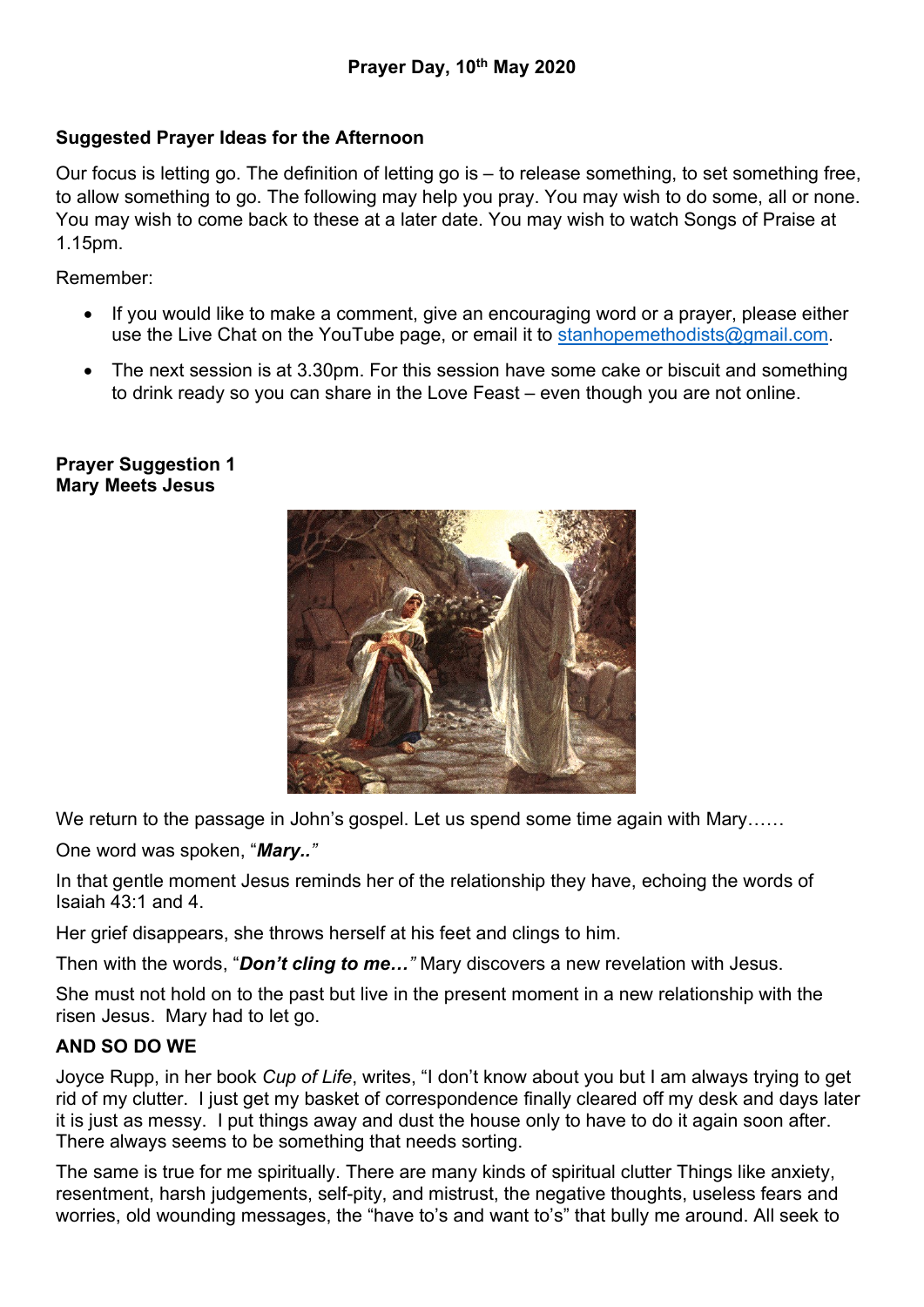squeeze out what is important? Clutter throws me off balance and there is not much room for God's agenda when mine takes up so much room."

You are invited to use this space to reflect on your journey. What things do you need to lay down?

Activity: Find a cup and a candle. Light the candle and sit quietly before God for a few moments.

Look around at the outer clutter, then look at the inward clutter. As things come to mind write them on a piece of paper and put them in the cup. Be patient with yourself as you evaluate your clutter. It takes time to discard some things. Give them over to God and leave your cup where you can see it in the days to come and as God shows you what you need to let go of take it out of the cup and shred or burn it. This is not a quick process.

Close the time with a prayer: 'Shine the light of your love on my spirit, God. Help me to see what gets in the way. Grant me the strength to empty out my clutter. Thank you for your power working in me. May I walk with a deeper awareness of our union. Amen'.

I often see the Dandelion as the Holy Spirit flower, for gardeners will know it has deep roots, can spread everywhere, is often not wanted and yet has healing powers! At this time of year, most of us should be able to find one nearby but if not use the photos.



Look at the Dandelion and consider its journey. It is a beautiful flower, but can be intrusive. It produces many seeds but requires the seeds to be released to travel in uncertainty to grow a harvest. Many of the seeds will not grow but if they are not released, they are not given the chance. What may God want you to let go of in order to allow the seeds God has planted within you to be grown? Think and pray about this for a moment.

I must admit when a child recently stood in my garden and blew their dandelion clock, I had to work hard for the right response! but I have enjoyed the numerous trips of children to visit the tadpoles in the pond. I am fond of Tadpoles on prayer days as they arrived in a jar from Pity Mea many years ago. "Wow! There are thousands" one child said, and I pointed out that of every 1000 tadpoles only 5 are likely to survive to become a fully grown frog. The odds of someone responding to an invitation to Church are much better, research says 1 in 5 will respond to an invitation but often our fear of the four rejections holds us back. What fears do we need to let go off and trust God more to enable His harvest to be fulfilled? Think about this.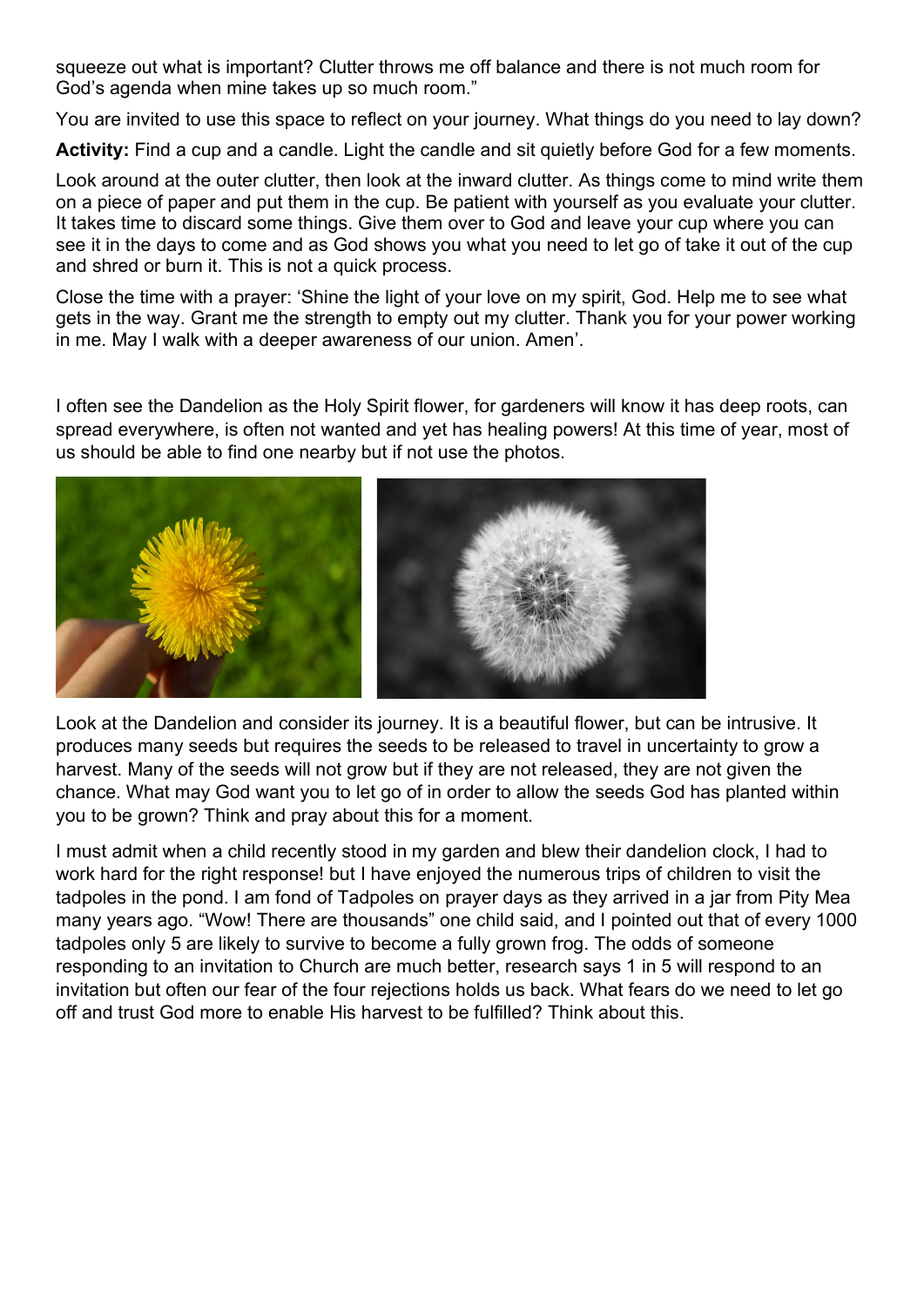## Remember F.R.O.G. Fully Rely On God





For I know the plans I have for you," declares the LORD, "plans to prosper you and not to harm you, plans to give you hope and a future. Then you will call on me and come and pray to me, and I will listen to you. You will seek me and find me when you seek me with all your heart. I will be found by you," declares the LORD, "and will bring you back from captivity." Jeremiah 29:11-14 NIV.

#### 

### **Prayer Suggestion 2**

You may wish to watch the following video entitled 'All I am'. Please ignore the box which appears!

https://www.engageworship.org/ideas/all-video

As you watch this video, allow God to search your heart and mind.

How will you respond to God today?

Talk to him. He wants to hear from you.

**Prayer Suggestion 3** Watch this short video entitled 'Dear God' Thanks to the Sawyer family for producing it!

https://www.youtube.com/watch?v=gIAK\_D09J4E

Allow God to speak to you through it.

### **Prayer Suggestion 4**

You may wish to reflect on the questions which Bruce posed during his reflection:

- What do we cling to?
- What am I holding on to?
- What is our church holding on to?